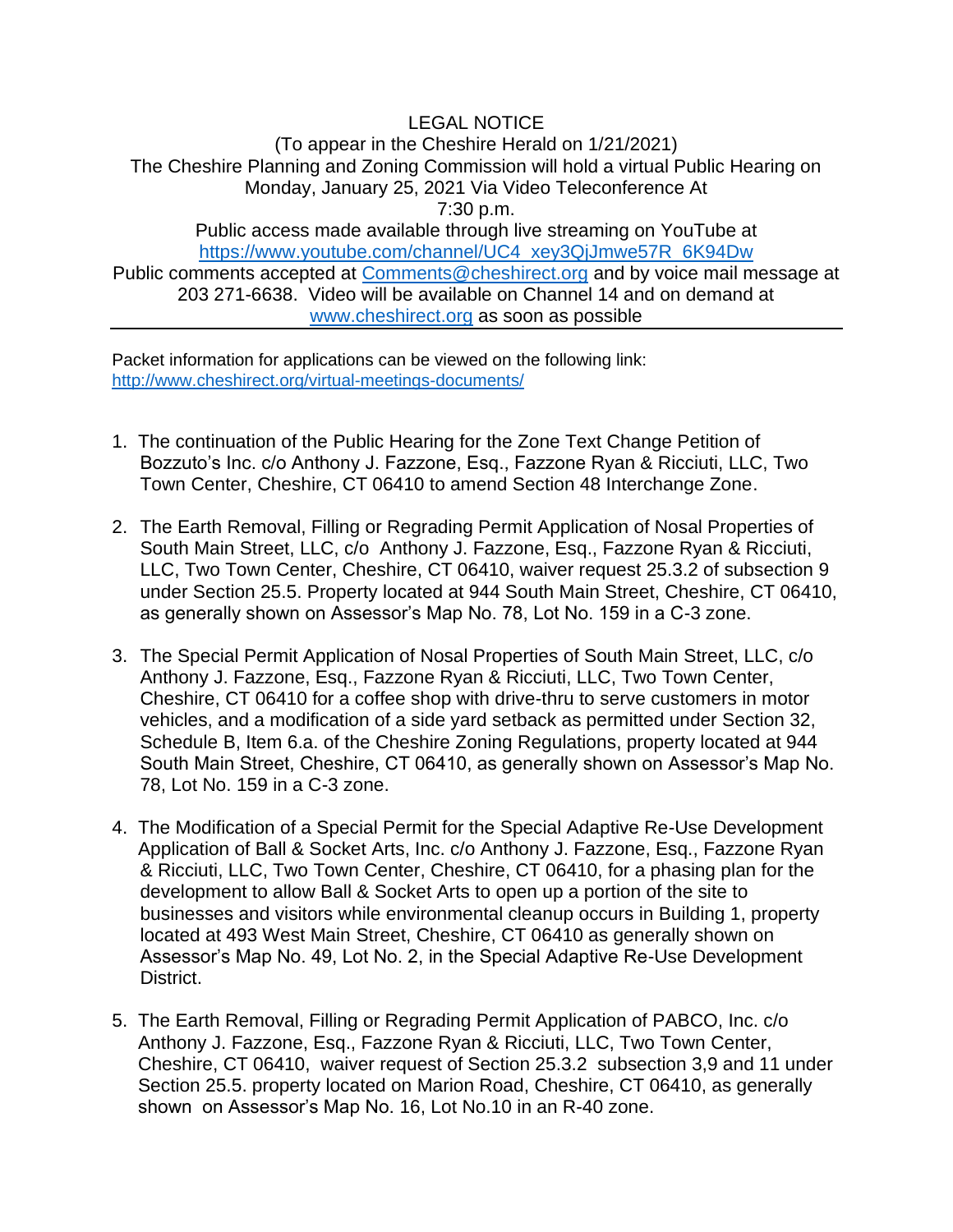### PLANNING DEPT.  $-2$ - LEGAL NOTICE

- 6. The Special Permit Application of PABCO, Inc. c/o Anthony J. Fazzone, Esq., Fazzone Ryan & Ricciuti, LLC, Two Town Center, Cheshire, CT 06410 for grading related to Resubdivison Application, property located at 1415 Marion Road, Cheshire, CT 06410, as generally shown on Assessor's Map No. 16, Lot No. 10 in an R-40 zone.
- 7. The Resubdivision Application of PABCO, Inc. c/o Anthony J. Fazzone, Esq., Fazzone Ryan & Ricciuti, LLC, Two Town Center, Cheshire, CT 06410, for a 13 lot resubdivision , property located on Marion Road, as generally shown on Assessor's Map No. 16, Lot No. 10 in an R-40 zone.
- 8. The Modification of the Special Development Plan within the Interchange SDD zone of Miller, Napolitano, Wolff, LLC and Tri-Star Development, LLC c/o Anthony J. Fazzone, Esq., Fazzone Ryan & Ricciuti, LLC, Two Town Center, Cheshire, CT 06410, to revise the Special Development Plan to show less public road and lots reduced to seven (7) and revised uses, property located at a)1953, 2037 and 2061 Highland Avenue b) I-691-Dickerman Road, as generally shown on Assessor's Map No(s) a) 4, Lot No(s) 6,13 and 4, and Map b) 3, Lot No. 51, in the I-C.S.D.D. (Interchange Special Development District).
- 9. The Earth Removal, Filling or Regrading Permit Application of Miller, Napolitano, Wolff, LLC and Tri-Star Development, LLC c/o Anthony J. Fazzone, Esq., Fazzone Ryan & Ricciuti, LLC, Two Town Center, Cheshire, CT 06410, waiver request of Section 25.3.2 subsection 3,9 and 11 under Section 25.5. property located at a)1953, 2037 and 2061 Highland Avenue b) I-691-Dickerman Road, as generally shown on Assessor's Map No(s) a) 4, Lot No(s) 6,13 and 4, and Map b) 3, Lot No. 51, in the I-C.S.D.D. (Interchange Special Development District).
- 10. The Special Permit Application of of Miller, Napolitano, Wolff, LLC and Tri-Star Development, LLC c/o Anthony J. Fazzone, Esq., Fazzone Ryan & Ricciuti, LLC, Two Town Center, Cheshire, CT 06410, for earth removal, filling, or regrading in conjunction with the resubdivision application of Tri-Star development, LLC and Miller, Napolitano, Wolff, Inc., property located at a)1953, 2037 and 2061 Highland Avenue b) I-691-Dickerman Road, as generally shown on Assessor's Map No(s) a) 4, Lot No(s) 6,13 and 4, and Map b) 3, Lot No. 51, in the I-C.S.D.D. (Interchange Special Development District).